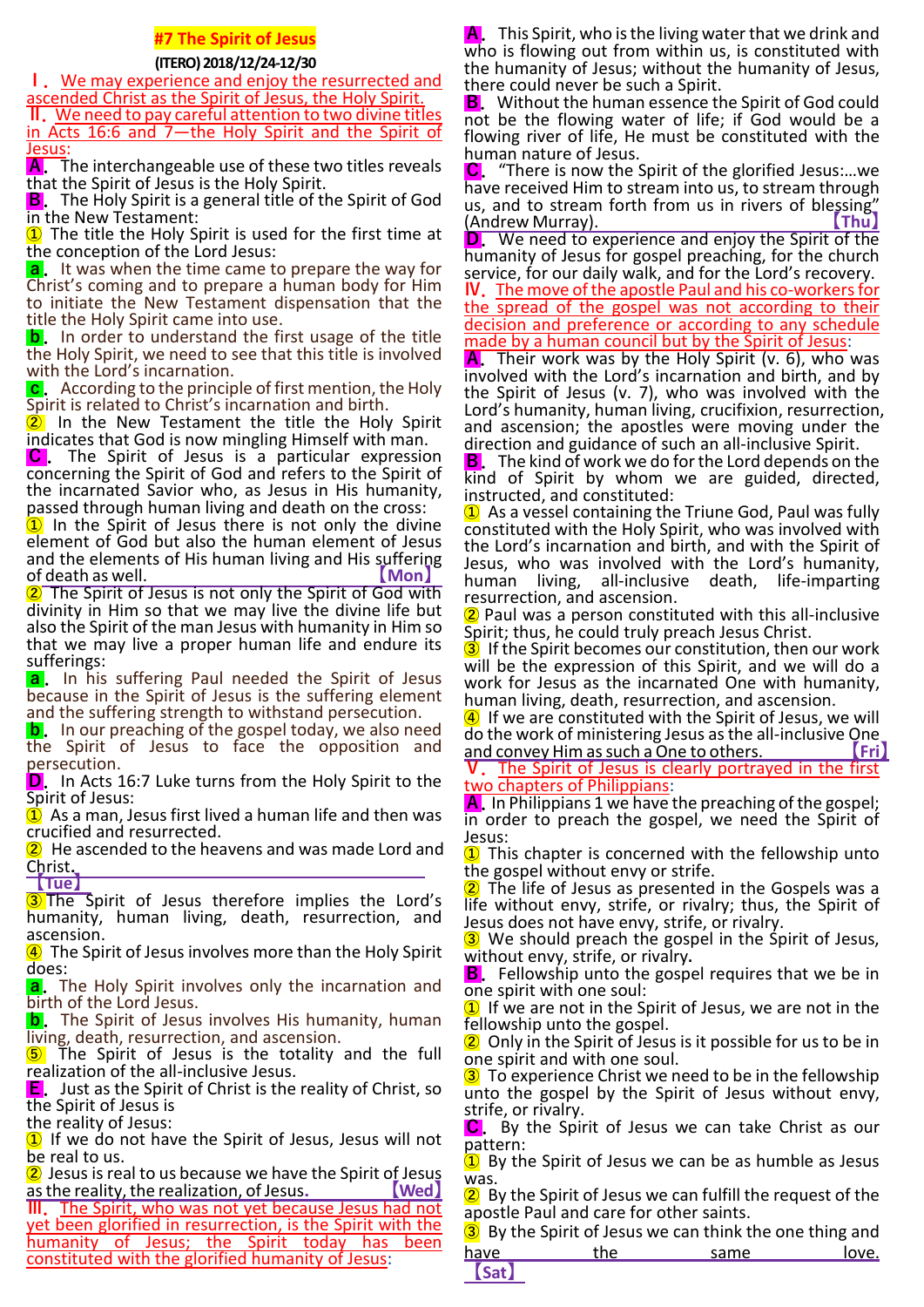#### Crucial Point $(1)$ : Follow the leading of the Spirit of Jesus to be the continuation of the book of Acts

 $OL1:$  The Spirit of Jesus is not only the Spirit of God with divinity in Him so that we may live the divine life but also the Spirit of the man Jesus with humanity in Him so that we may live a proper human life and endure its sufferings:

Acts16:6 And they passed through the region of Phrygia and Galatia, having been forbidden by the Holy Spirit to speak the word in Asia.  $7$  And when they had come to Mysia, they tried to go into Bithynia, yet the Spirit of Jesus did not allow them.

FN"by the Holy Spirit": As in the evangelistic work of Philip, the move of the apostle Paul and his co-workers for the spread of the gospel was not according to their decision and preference or according to any schedule made by human council, but by the Holy Spirit according to God's counsel. They intended to speak the word in Asia, but the Holy Spirit forbade them. Forbidding is a part of the Holy Spirit's leading.

FN"The Spirit of Jesus":The Spirit of Jesus and the Holy Spirit in the preceding verse are used interchangeably, revealing that the Spirit of Jesus is the Holy Spirit. The Holy Spirit is a general title of the Spirit of God in the New Testament; the Spirit of Jesus is a particular expression concerning the Spirit of God and refers to the Spirit of the incarnated Savior who, as Jesus in His humanity, passed through human living and death on the cross. This indicates that in the Spirit of Jesus there is not only the divine element of God but also the human element of Jesus and the elements of His human living and His suffering of death as well. Such an all-inclusive Spirit was needed for the apostle's preaching ministry, a ministry of suffering carried out among human beings and for human beings in the human life. FN"not allow them": The Holy Spirit's forbidding them to go to the left, to Asia, and the Spirit of Jesus' not allowing them to go to the right, to Bithynia, indicated a straightforward direction for the apostle and his co-workers. Thus, they went in a direct course to Macedonia through Mysia and Troas.

#### For Young Working Saints/Graduate students

As the continuation of the book of Acts, you should experience the leading which forbids you from going or instructs you to go. Because your life should lead you to the path of increasing the churches by being led by the Spirit of Jesus and not according to your own plan.

Your life must have the divine history in your business development. And because your business itself should not be the leading part but it is the supporting role, so you should not put the highest priority on it. This doesn't mean that you can handle your business lightly or choosing the easy job. As a Christian, you can understand what people can not and can practice what people can not do. You can have the strong testimony in the business..

Although you have the life of God, you are not almighty God, it is impossible for you to know what will happen in the future nor what influence certain thing can offer. But God is almighty and He can arrange everything for your good.

#### Rom. 8:28 And we know that all things work together for good to those who love God, to those who are called according to His purpose.

What is needed for you is to give yourself to the hand of the Lord and learn to walk according to the instruction of the Spirit of Jesus. If you do so, your life has the divine history and brings the building and propagation and increase of the church. Since Satan opposes the building of the churches, you will go through the sufferings. But do not be afraid of the sufferings. The Spirit of Jesus can support you in the midst of the suffering for the building of the church. If you would be led and go on by the Spirit of Jesus, your business life and student life will be blessed greatly for the divine history, the building of the church, A brother's testimony: After7 years I started working for the

U.S. biggest medical device company, my business performance (achieved more than 25% growth in the matured Japanese market by bringing the new product) that year was evaluated and eventually it was published in the 40th year memorial in-house magazine. And the next year, I was asked to be recruited to another U.S. big medical device company. Because of the strong suggestion of the head hunter, I went their interview reluctantly. Because I was not so willing, I got interview without much preparation. But I have passed the 1st interview, I was asked to go on to the next interview with executives in U.S. I told brothers and sisters that I could not take this change of job because I have an open future in the current biggest company. But right after I told them, I had a feeling that forbade to remain the current company and urged me to go for this recruiting. I wondered but had a strong restlessness in remaining the company, so I concluded that this is the forbidding from the Spirit of Jesus.

After 4 years of that change of jobs, I could obtain the highest level of the annual income in my field. Basically the headquarters of the most big medical device companies are in Tokyo. So the salary of the companies whose headquarters are in Osaka is set relatively low because there is few competitions. So normally it is considered impossible. And also I was given very strong authority to hire people at that time, I could hire many brothers and sisters, especially those students from other countries who are considered relatively difficult to be hired in Japan. Those saints who worked in this company at that period were bearing the most part of the offering. So their offerings were greatly used to pay off more than one hundred million yen of the dept for the Student Center and purchasing of the Rejoice Garden (more than one hundred million yen including the cost of repair) and the offering for the big meeting hall in Tokyo.

But at the same time, I received much raging suffering at that company, and faced discouragement many times. But by the prayers of the brothers and sisters who were in coordination and the supply of the Spirit of Jesus, I could experience the victory in such suffering.

After 5 years in this company, I felt that the Spirit of Jesus was leading me to leave this company because I was excessively busy. It seemed impossible to leave the company because I was highly evaluated by U.S. headquarter. But thank the Lord. When we go on by following the leading of the Spirit of Jesus, my retirement was blessed in an unimaginable way (special retirement allowance, stock option, 3-month special paid leave etc.). And in the end of 2017, in fact I could retire. Now I can spend much more time on the service to the Lord as before. Prayer: Oh Lord Jesus, I give myself and my business life (or study life) to You. I want to keep walking on straight in the path of the building up of the church. For this let me learn to open to the Spirit of Jesus, follow and submit the Spirit of Jesus. With the path of Jesus, there is suffering but also the supply that surpasses it. Lead me from victory to victory in the leading and supply of the Spirit of Jesus. Amen.

Hymn 473 Consecration - Possessing All in the Lord

- 1. No mortal tongue can e'er describe /The freedom of the soul, When passed beyond all earthly bribe/To God's complete control. All things are his, yes, life, and death,/Things present or to come; In Christ he draws in peace each breath,/In Christ he finds his home.
- 2. When such as we the King can choose,/To share with Him His throne, 'Tis passing strange that we refuse /To be our Lord's alone. O never speak of sacrifice!/A privilege untold Is to be His at any price,/In Calv'ry's hosts enrolled.
- 3. Arise! The holy bargain strike /The fragment for the whole All men and all events alike /Must serve the ransomed soul. All things are yours when you are His,/And He and you are one; A boundless life in Him there is,/Whence doubt and fear are gone.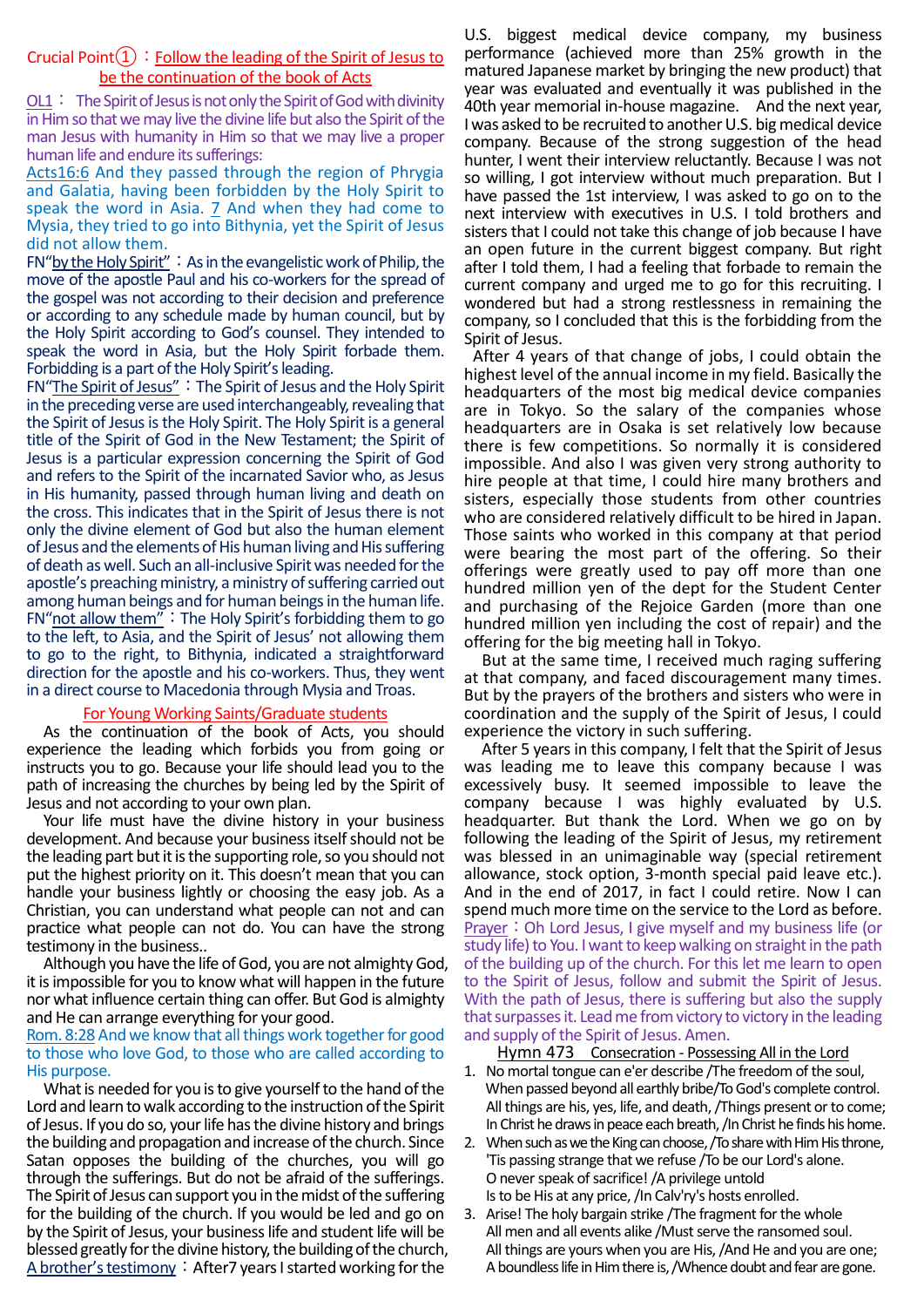#### Crucial Point  $(2)$ : With supply from the Spirit of Jesus, become a is not a proper person with the humanity of Jesus but is a proper human being who can flow out blessings to others

OL1:The Spirit, who was not yet because Jesus had not yet been glorified in resurrection, is the Spirit with the humanity of Jesus; the Spirit today has been constituted with the glorified humanity of Jesus.

OL2:"There is now the Spirit of the glorified Jesus: …we have received Him to stream into us, to stream through us, and to stream forth from us in rivers of blessing". We need to experience and enjoy the Spirit of the humanity of Jesus for gospel preaching, for the church service, for our daily walk, and for the Lord's recovery.

John7:37 Now on the last day, the great day of the feast, Jesus stood and cried out, saying, If anyone thirsts, let him come to Me and drink. 38 He who believes into Me, as the Scripture said, out of his innermost being shall flow rivers of living water. 39 But this He said concerning the Spirit, whom those who believed into Him were about to receive; for the Spirit was not yet, because Jesus had not yet been glorified.

#### Phil.2:15 That you may be blameless and guileless, children of God without blemish in the midst of a crooked and perverted generation, among whom you shine as luminaries in the world,

We all must be one with Jesus in whatever we do by taking Him as our humanity. If we cannot take His humanity in any course of action, we had better not do it. I do not mean that we should not be a human being...We need the humanity of Jesus, and this humanity is in the Spirit of Jesus.

We must be proper human beings, not by our humanity but by the Lord's humanity. As a wife, we must be a wife by His humanity; as a husband, we must be a husband by His humanity; as a student, we must be a student by the humanity of Jesus....If we are this kind of person, we will have the flow of life that will satisfy others. I believe that if all the brothers and sisters who are teachers would be this kind of person, there would be a real flow of life in the schools. The other teachers and students would realize that there is something satisfying, living, and flowing within you. They might not be able to explain it, but they would sense it.

If you are a brother who is drinking of Jesus by enjoying His humanity, it may seem that you do not have power, yet the flow of life within you will satisfy, convince, attract, and eventually convert others. This is the spreading of the gospel in the church life. This kind of gospel preaching does not depend so much on the power but on the life that enjoys Christ's humanity. The humanity of Jesus not only has much to do with the producing of gifted persons, but it also produces the flowing of the inner life to satisfy others. There is no other way to have such a flow of life but by enjoying the humanity of Jesus by drinking of the Spirit of Jesus all the time. We must have a real change in our concept. Whenever we pray, we must pray with this concept. Whenever we are drinking of the Spirit, we must drink of Him with this concept. We are not drinking of the Spirit for power, might, or miracles, but we are drinking of the Spirit of Jesus for the humanity of Jesus.

#### For Junior/Senior High School and College Students

You must not live a lazy school life, saying "Because I have believed into the Lord and then already been saved, it must be ok not to work busy or study hard any more. Such person lazy person with poor humanity.

In order to become a testimony of the Lord in your school, you need to be constituted with the humanity of Jesus by being supplied by the Spirit of Jesus. A student who is a testimony of Jesus, first experiences the supply of the Spirit of Jesus in his study. Second, he experiences the supply of the Spirit of Jesus in the relationship with friends in his school. Third, he experiences the supply of the Spirit of Jesus in his relationship with his parents. The bountiful overflow from the Spirit flows out through persons with the humanity of Jesus.

As an example, brothers and sisters who are preparing for college entrance exams, should study hard and do their best with the humanity of Jesus. Then the Spirit of Jesus make you transform to progress more in your study. And there will be more overflow of the Spirit of Jesus through you and the flow will be able to bring many of others around you to the Lord.

Prayer: O Lord Jesus, I step forward to receive and enjoy the bountiful supply of the Spirit of Jesus. In my study, please save me from getting lazy or discouraged. I call upon the Lord's name, and rely on the supply of the Spirit of Jesus. Both in the relationship with my friends in school and in the parent-child relationship with my parents, I need the humanity of Jesus to become a proper person. I call on the Lord's name, breathe out my selfishness and crooked humanity, and breathe in the Spirit of Jesus with the humanity of Jesus. Lord Jesus, let me be a testimony of Jesus. Amen!

925 Preaching of the GospelーBy the Flow of Life(J662)

- 1. Outreach of the glorious gospel /Is the flow of life within; It is by our testimony /That lost sinners we may win.
- C) Grant us, Lord, the living outflow, /May Thy life through us be seen; Through us as Thy living vessels /Quicken people from within.
- 2. It is by the life convincing /That the people may believe; It is by the life imparting /That the souls may life receive
- 3. Always in the Lord abiding, /As the branches fruit to bear; By the inner life out-flowing /Christ with others we may share.
- 4. May our living be the preaching, /Making Christ to others know; Not the word of doctrine-preaching, /But the seed of life be sown.

#### To Become the Testimony of Jesus

- 1. Jesus Lord, truly I love Thee; / My heart refine! I'd redeem each precious moment, / To enjoy Thy love divine. Lord, behold, all to Thee I yield, / Constrained this day By compassions never failing, / Thy perfecting care, Dear Lord, open mine ear, / At the doorpost of God's house, Responding to Thy voice, / I would be Thine and Thine forever, Set me a seal on Thine heart, / With Thy love, even Thy jealousy, Let me be Thy crazy lover / Through all my days.
- 2. God of glory, we bow the knee, / Grant us today Spir't of wisdom, revelation, / The mystery to see, I'd outpour all my life for Thine economy, Just for Thine eternal pleasure, / The Body of Christ, In my mingled spirit lead me / To the Body's reality, In Thine intensification / Make us the testimony of Jesus O Lord! For this we yearn! / Quickly come, as once Thou promised! Lord, our deepest longing Is / Thy return!